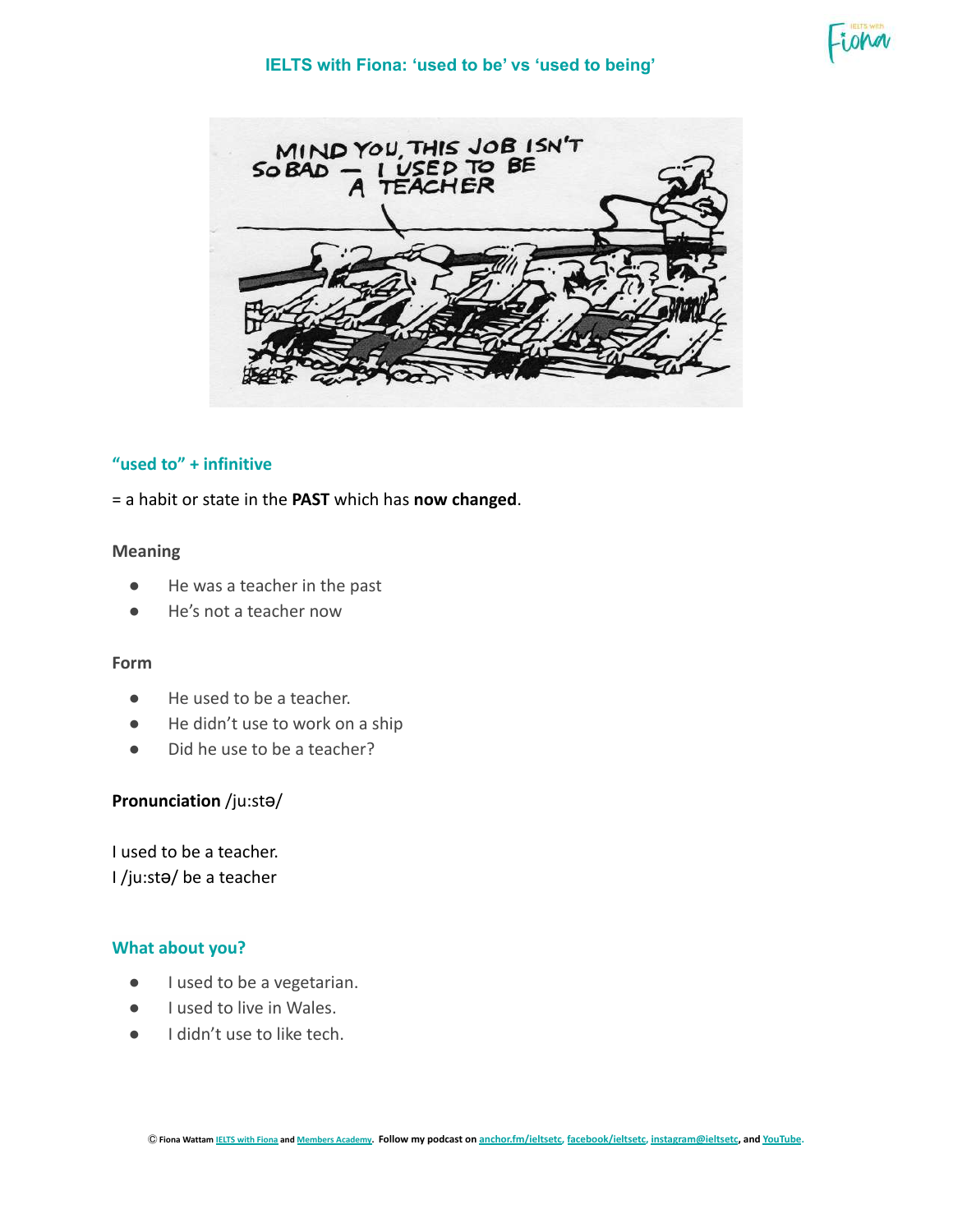

### **2. "used to" + ing verb**

#### **I am used to** + *verb (ing)/noun*

= a **feeling** when something feels **normal**/easy after a while

- **● I'm used to driving on the left.**
- **● He's used to driving on the left.**
- **● They're used to driving on the left.**
- **● I don't mind driving abroad I'm used to it.**
- **● I used to hate driving abroad but I got used to it.**
- **● I don't like driving abroad I'm not used to driving on the right.**

#### **3. Usually**

**I usually drive on the left. = it's a habit** (= adverb of frequency, like 'often' 'always' etc)

## **Practice - what about you?**

Think about a time when you lived in a different place or had a different lifestyle e.g. before you got married/had children/started work/moved house.

- I used to \_\_\_\_\_\_\_\_\_\_\_\_\_
- It was difficult to get used to \_\_\_\_\_\_\_\_\_
- I wasn't used to \_\_\_\_\_\_\_\_\_\_\_\_\_\_\_\_
- I soon got used to \_\_\_\_\_\_\_\_\_\_\_\_\_\_\_
- $\bullet$  Now, I usually  $\qquad \qquad \overline{\qquad \qquad }$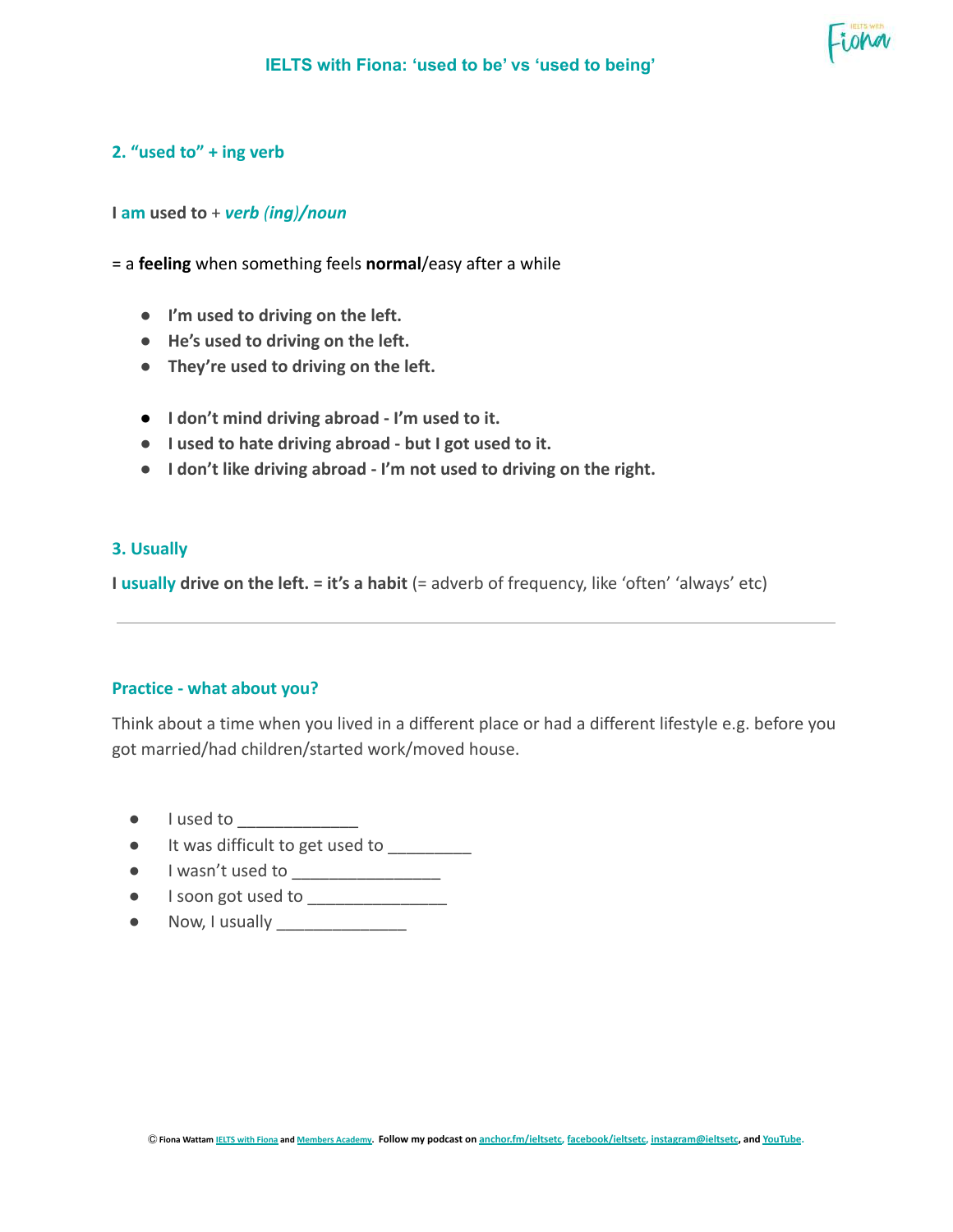

## **IELTS with Fiona: 'used to be' vs 'used to being'**



- Did you use to be naughty when you were a child?
- Do you think you could get used to getting up at 5am every day?
- Do you usually eat a lot of fruit?